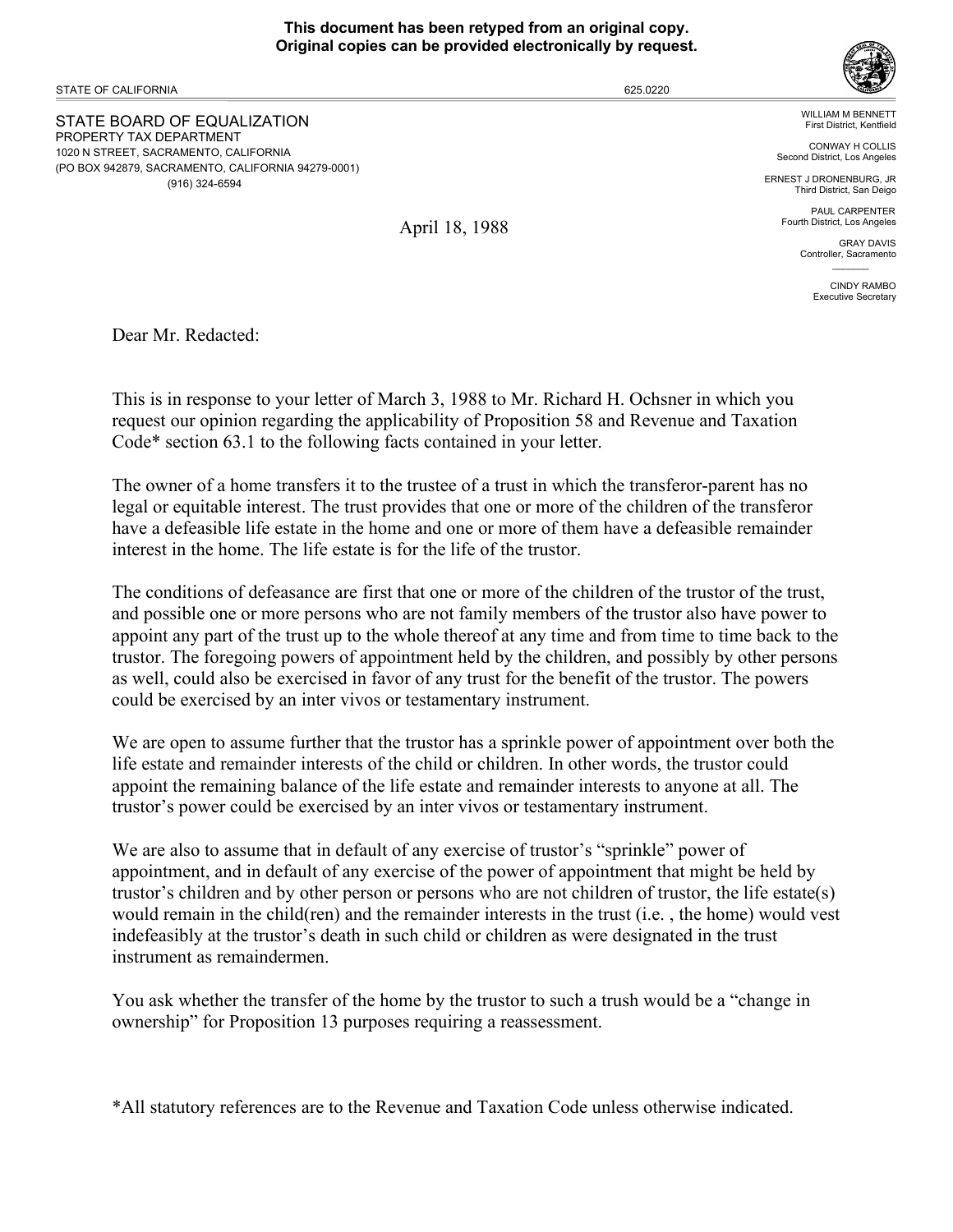As you know, Proposition 58 amended article XIIIA of the California Constitution to provide among other things that the terms "purchased" and "change in ownership" do not include the purchase or transfer of the principal residence and the first \$1 million of the full cash value of other realy property between parents and children. Chapter 48 of the Statutes of 1987 (AB 47) is the implementing legislation for Proposition 58. Chapter 48 added section 63.1 to the Revenue and Taxation Code and applies to purchases and transfers of real property completed on or after November 6, 1986.

It is our position that Proposition 58 and section 63.1 are applicable to transfers through the medium of a trust provided the requirements of those provisions are otherwise satisfied. See enclosed Board Letter to Assessors dated September 11, 1987, No. 87/22, questions No. 9. Although Proposition 58 and section 63.1 do not specifically deal with transfers in trust, the change in ownership rules relating to trusts in effect provide that subject to exceptions not here revelant, the present beneficiary of the trust is the beneficial owner of the trust property. Section 62 (d), Property Tax Rule  $462\mathbb{O}(2)$ (A). Further, we have taken the position that the life income beneficiary of a trust is the present beneficiary of the trust for purposes of section 62(d) (1) despite the fact that the interest could be defeated by the invasion of the trust corpus up to the whole thereof in favor of other persons by the trustee in his absolute discretion.

On the other hand, we have taken the position that where the trustee has the discretion to distribute income among the deceased trustor's surviving spouse and others, i.e., a sprinkling trust, the surviving spouse is not the sole present beneficiary of the trust and the interspousal exclusion does not apply.

As we read your letter, the interests of the trust beneficiaries are similar to that of the income beneficiary in the first example discussed above, i.e., a vested present interest but subject to defeasance. If that is the character of the interests created, we would conclude that the transfer is between parent and child or children for the purposes of Proposition 58 and section 63.1. The fact that the life estate is for the life of the parent rather than for the life of the child or children is not significant in our opinion.

Your next question is whether Proposition 58 covers transfers to grandchildren.

Proposition 58 and section 63.1 expressly exclude purchases and transfers between parents and children from change in ownership. Neither provision mention grandchildren. Section 63.1(c) (2)  $(A) - (D)$  broadly defines "children" but grandchildren are not included. A purchase or transfer of real property between a grandparent and grandchild would therefore not be excluded from change in ownership in our opinion.

Your last question is whether a transfer to a child must be gratuitous to be excluded from change in ownership under Proposition 58.

As indicated above, Proposition 58 and section 63.1 exclude the "purchase or transfer" of real property between parents and children from change in ownership subject to specified limitations. Since a "purchase" is defined as "a change in ownership for consideration" by section 67, it is